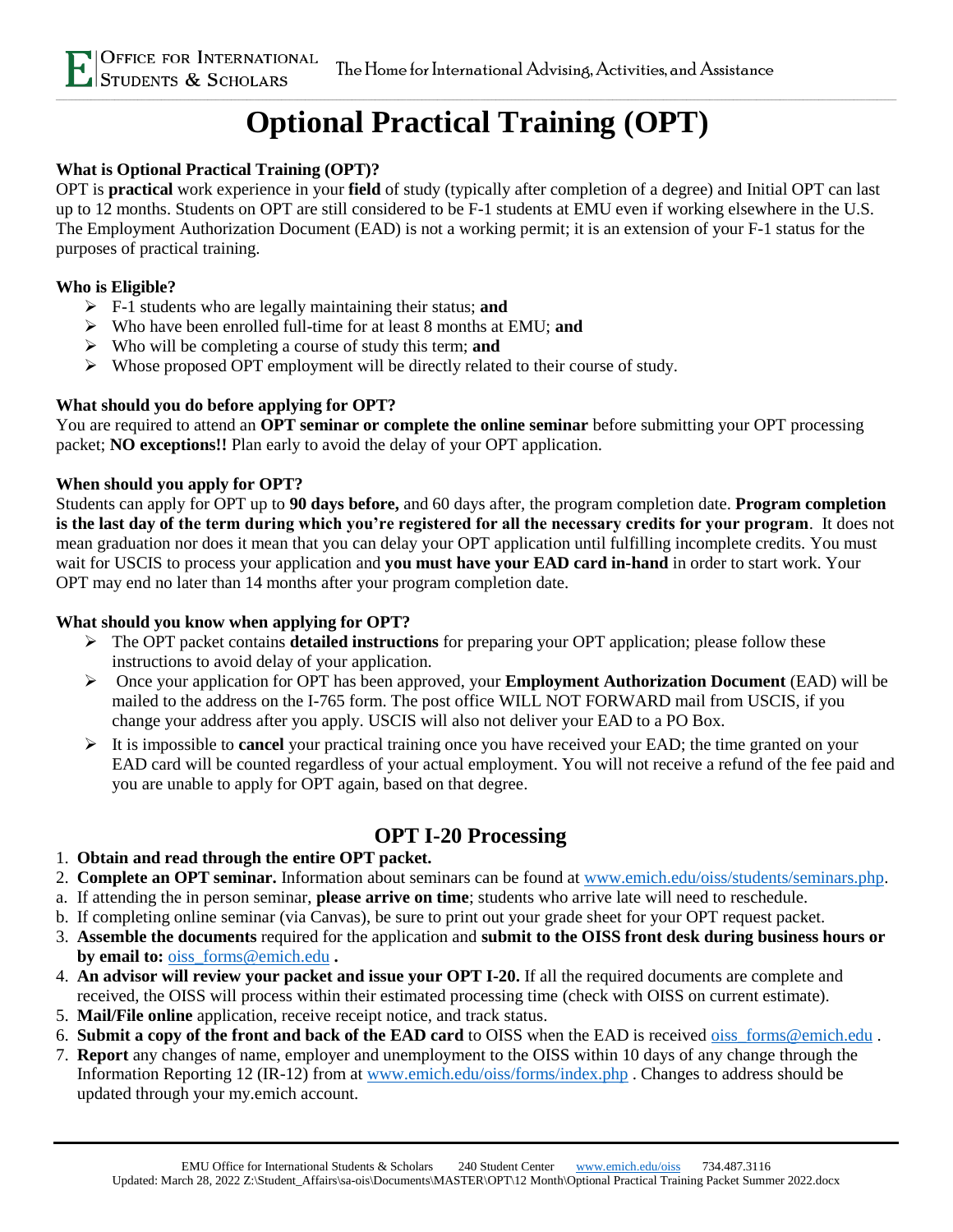## **While on OPT, you are still an EMU F-1 student**

*While on the Initial OPT period, you are still considered an EMU F-1 student, you are required to READ and FOLLOW these instructions. Please keep this information and visit [www.emich.edu/oiss](http://www.emich.edu/oiss) for the latest information.*

- You understand that you **cannot begin working until you receive your EAD card** and that you may only work during the **dates that are on my EAD card**.
- □ You must submit a **copy of your EAD** card to OISS upon receiving the EAD card.
- **Employment/Employer changes** You must **report all changes to employment** to OISS within 10 days. This is done via the OPT Reporting Form (called IR-12) on the OISS website.
- **Address** changes should be updated in your my.emich account within 10 days of the change. Your address must be where you live; it cannot be a PO Box.
- **Periods of Unemployment-** You must **report to OISS** all periods of unemployment. Failure to report can jeopardize your immigration status. You **cannot** have more than a **total of 90 calendar days of unemployment**. Keep an accurate record of your efforts to find employment (company contacted, date, phone number, name of contact person, etc.).

o **If you have an unpaid position/volunteer:** document hours worked, projects, etc.

- **Generally, if you have been in the U.S. for less than 5 years,** you may be exempt from paying Social Security and Medicare taxes. However, you will still be subject to federal, state, and local taxes unless your country has a tax treaty with the United States. It is best to closely work with your employer's payroll department to ensure the correct taxes are deducted. **REMEMBER**- Tax returns must be filed by April 15 of each year for the previous calendar year.
- **Health Insurance** For your own physical and financial well-being, it is very important that you have health insurance while on OPT. If your employer does not provide it, you may be eligible to continue your student policy; contact the Health Insurance Office for more information. https://www.emich.edu/uhs/insurance/index.php

**Travel while on OPT** – Before you travel, remember to:

- o Make sure your **passport** is valid at least 6 months into the future
- o Make sure your **I-20** has your employer listed and has been signed for travel within the past 6 months. Request a new I-20 and/or travel signature from OISS by submitting an IR-12 form, if needed.
- o Make sure your **visa stamp** is valid. If your visa is expired, you may need to renew it while overseas. If this is the case, please speak to an OISS advisor **before** traveling.
- o **Carry your EAD card and proof of employment** for the EAD time period. Proof of employment can include a letter from your employer and recent pay stubs.
- o **Dependent Travel –** Since OPT is not noted on dependent I-20s, an F-2 dependent must carry copies of the F-1's I-20 with OPT recommendation, EAD card and job offer letter in addition to their own F-2 documents when traveling.
- o *If your OPT is pending or you are unemployed, talk to an OISS advisor before making travel arrangements. The OISS strongly discourages travel while OPT is pending or if you have no employment.*
- **Change of Status** If you change your immigration status during OPT, you are required to send us a copy of the approval document (i.e. H-1B) and Immigration Status Change Form. We recommend you begin the Change of Status process before your OPT is expired.
- Your **OPT will automatically terminate** if you transfer to another school or begin study at another educational level at EMU. Please **contact OISS** if you plan to apply for another degree program or transfer to another school.
- Remember, you have a **60 day grace period** following the end date of your OPT.
- **If you are eligible for the STEM extension, your application must be received by USCIS before the end date of your OPT.** Visit the OISS website for details on the STEM extension.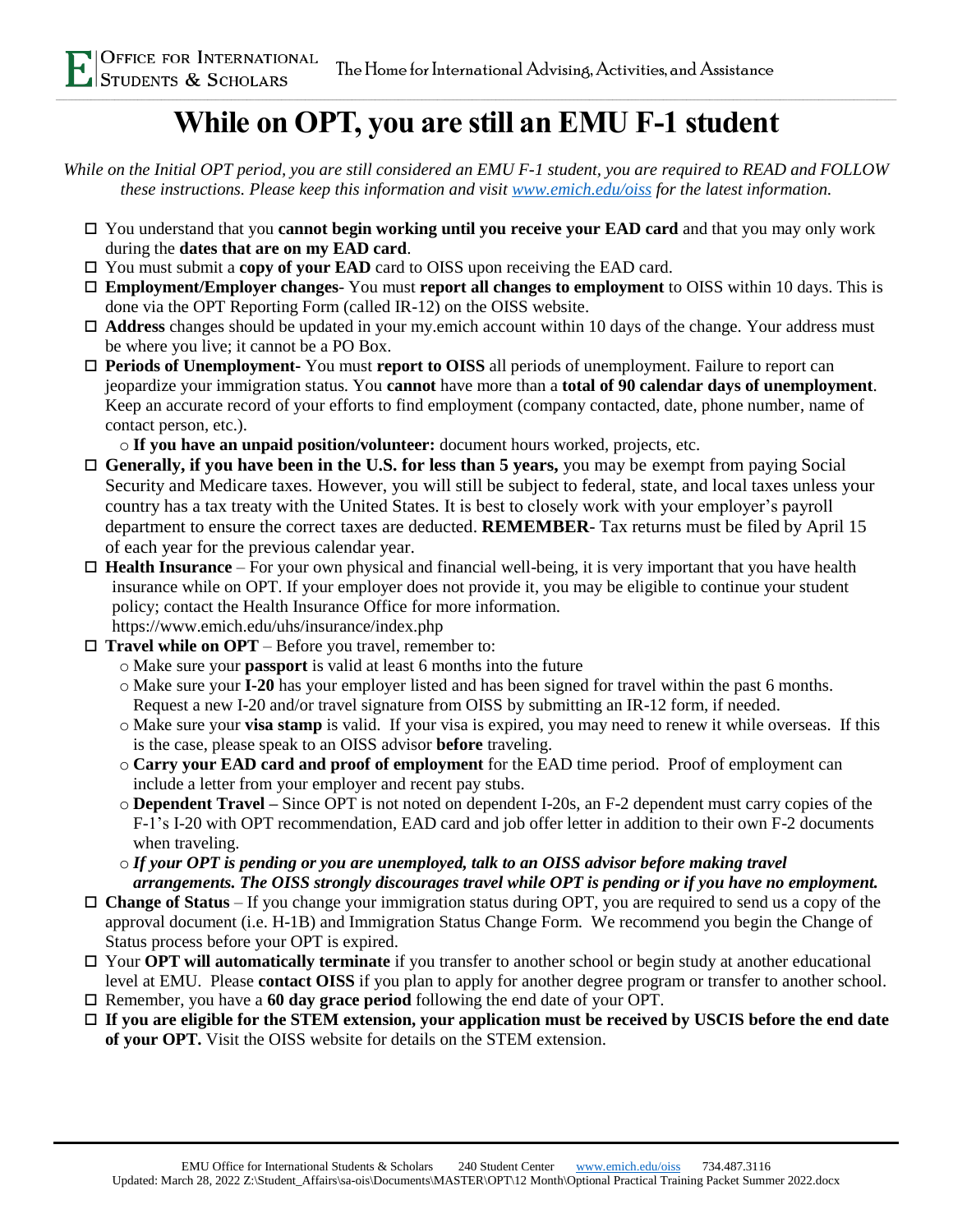## **Required Documents (Mail Filing)**

### **The following documents must be given to the OISS front desk (in this order)- do not staple!**

- Completed **OISS OPT request** form (included in this packet).
- OPT **online seminar gradebook printout** (must have gotten at least 90%), if completed seminar online.
- □ Completed **OPT I-20 request form** (included in this packet).
- Completed **G-1145** Form E-Notification of Application/Petition Acceptance. **Must be typed!** Form can be found at:<https://www.uscis.gov/g-1145>
- **2** full, frontal **passport size photos** gently print your name & SEVIS number on the back of each photo; visit www.emich.edu/oiss/forms/index.php for Color Photo Specifications.
- **Check** or Money Order for **\$410** made payable to the *U.S. Department of Homeland Security* (do not abbreviate) and include your **SEVIS N#** in the memo field.
- Completed **I-765**—reference sample. **Must be typed!** Form can be found at:<https://www.uscis.gov/i-765>
- Academic **Advisor Letter**, on EMU letterhead.
- Photocopy of any **previous EAD cards** and **I-20 with previous OPT authorization** (previous SEVIS records included).
- Photocopy of any I-20s **with any previous and current CPT authorization** (previous SEVIS records included).
- Photocopy of **Initial I-20 for current degree program.**
- Photocopy **previous Transfer Pending I-20s** from other U.S. schools (for **transfer** students only).
- Photocopy of **I-94**. *If your last entry into the U.S. was processed electronically* and you don't have a paper I-94 card, print your I-94 from <https://i94.cbp.dhs.gov/I94>
- Photocopy of **F-1 Visa Stamp;** if filed Change of Status **F-1 Approval Notice** is needed .
- Photocopy of original **Passport**.
- □ Photocopy of **photo identification** (driver's license or student ID).

### **Within the allotted processing time, after you submit all completed documents, an OISS advisor will:**

- $\Box$  Issue you a new I-20 with OPT authorization
- $\Box$  Issue you SEVIS screen shots of your OPT and CPT authorizations
- $\Box$  Return all your application documents from the checklist above

You will receive an email (to your university email) when your new I-20 and application documents are ready. **The U.S. government MUST receive your OPT application within 30 days of the OISS issuing you an OPT I-20. DO NOT DELAY in mailing your OPT!**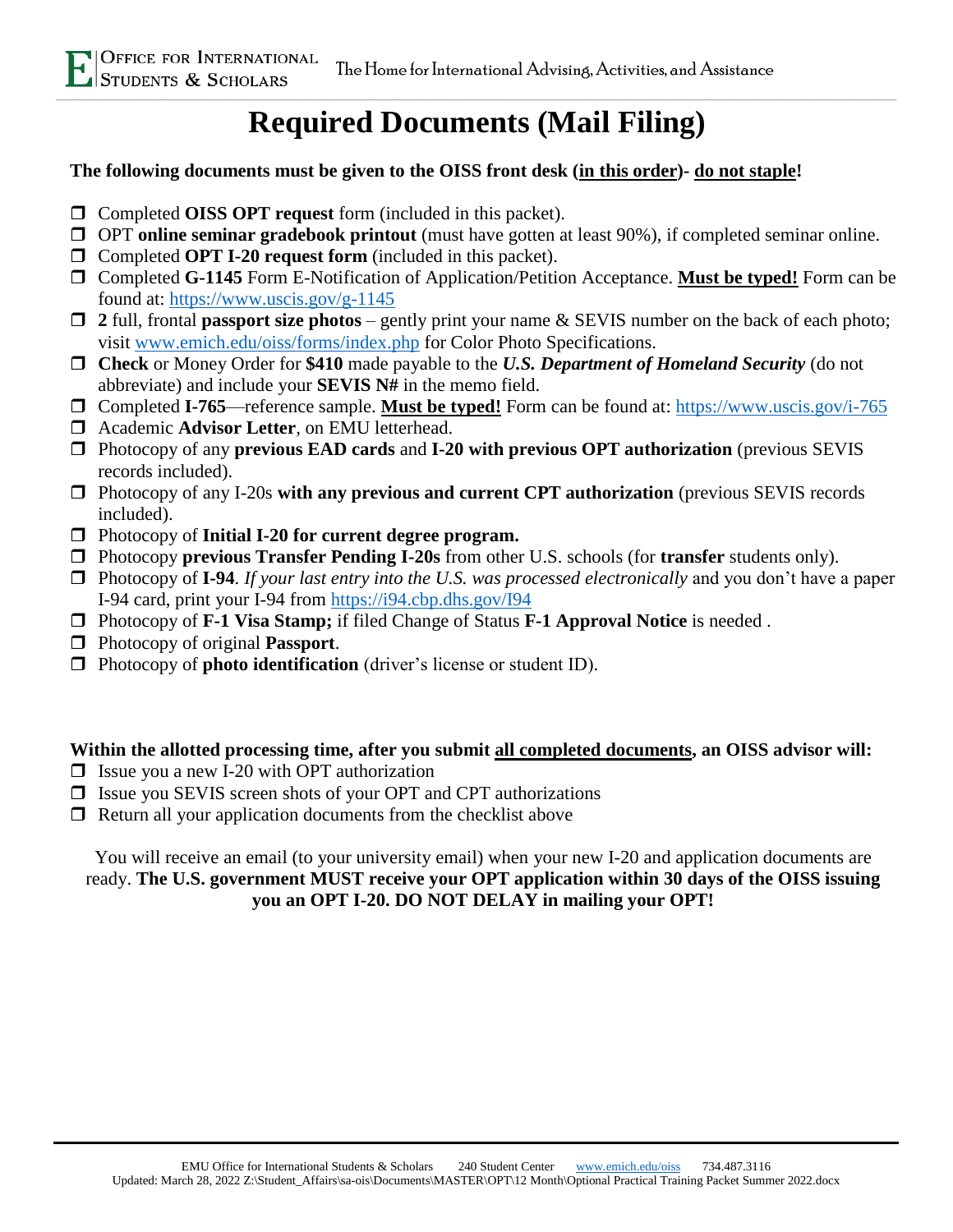## **Required Documents (Online Filing)**

### **The following documents must be given to the OISS front desk (in this order)- do not staple!**

- Completed **OISS OPT request** form (included in this packet).
- OPT **online seminar gradebook printout** (must have gotten at least 90%), if completed seminar online.
- □ Completed **OPT I-20 request form** (included in this packet).
- **1 passport size photo** visit www.emich.edu/oiss/forms/index.php for specification. You may be able to use the Department of State Photo Tool:<https://tsg.phototool.state.gov/photo>
- □ Completed **I-765**—reference sample. **Must be typed!** Form can be found at:<https://www.uscis.gov/i-765>
- Academic **Advisor Letter**, on EMU letterhead.
- Photocopy of any **previous EAD cards** and **I-20 with previous OPT authorization** (previous SEVIS records included).
- Photocopy of any I-20s **with any previous and current CPT authorization** (previous SEVIS records included).
- Photocopy of **Initial I-20 for current degree program.**
- Photocopy **previous Transfer Pending I-20s** from other U.S. schools (for **transfer** students only).
- Photocopy of **I-94**. *If your last entry into the U.S. was processed electronically* and you don't have a paper I-94 card, print your I-94 from <https://i94.cbp.dhs.gov/I94>
- Photocopy of **F-1 Visa Stamp;** if filed Change of Status **F-1 Approval Notice** is needed .
- Photocopy of original **Passport**.
- □ Photocopy of **photo identification** (driver's license or student ID).

## *\*Please note the OISS is unable to assist students with step-by step instructions on how to file OPT online using the USCIS website.*

### **Within the allotted processing time, after you submit all completed documents, an OISS advisor will:**

- $\Box$  Issue you a new I-20 with OPT authorization
- □ Issue you SEVIS screen shots of your OPT and CPT authorizations
- $\Box$  Return all your application documents from the checklist above

You will receive an email (to your university email) when your new I-20 and application documents are ready. **Your OPT application must be filed within 30 days of the OISS issuing you an OPT I-20. DO NOT DELAY in filing your OPT!**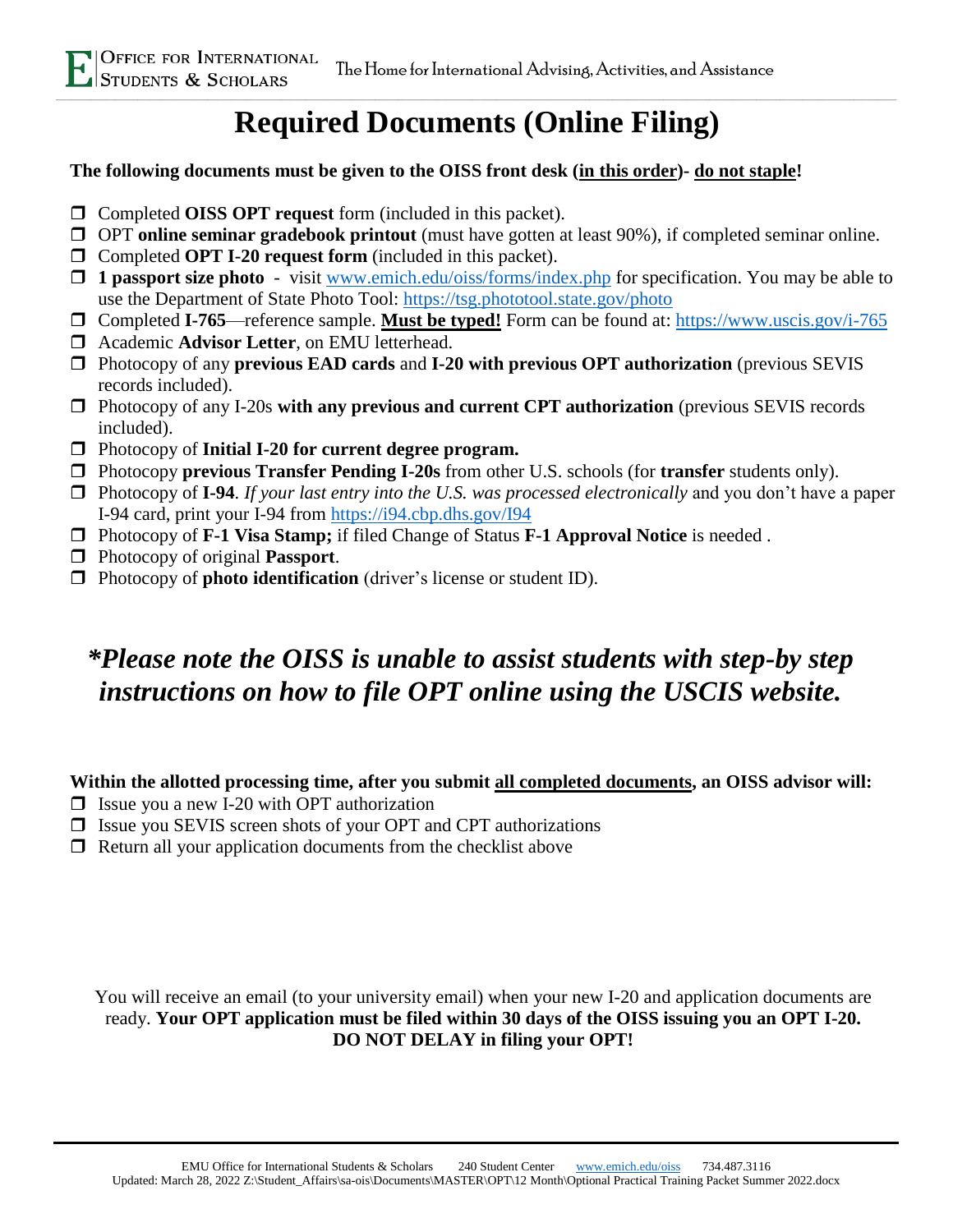# **Sample Check & Academic Advisor's Letter**

|                                               | 1936                                       |
|-----------------------------------------------|--------------------------------------------|
|                                               | 10/25/2016                                 |
| BAXTOTHE U.S. Department of Homeland Security | $\frac{1}{2}$                              |
|                                               | Security<br>Features<br>Details of<br>hack |
| FOR NO012345678                               | hame                                       |
| <b>«000000186 ·:</b><br>000000529"            |                                            |

| EASTERN MICHIGAN UNIVERSITY                                                                                                                                                                                                                 |
|---------------------------------------------------------------------------------------------------------------------------------------------------------------------------------------------------------------------------------------------|
| TO: EMU Office for International Students and Scholars<br>240 Student Center, Ypsilanti MI<br>From: Dr. Jane Doe<br>Date: January 24, 2008                                                                                                  |
| Re: Estimated Program Completion Date                                                                                                                                                                                                       |
| This is to certify that <u>Student Sohn</u> is a full-time student in the<br>Department of Educational Leadership , pursuing a Master's degree,<br>and is in the final stage of their program. Completion is expected by April<br>29, 2008. |
| <u> Dr. Jane Doe</u><br>Dr. Jane Doe<br>Academic Advisor, Department of Educational Leadership                                                                                                                                              |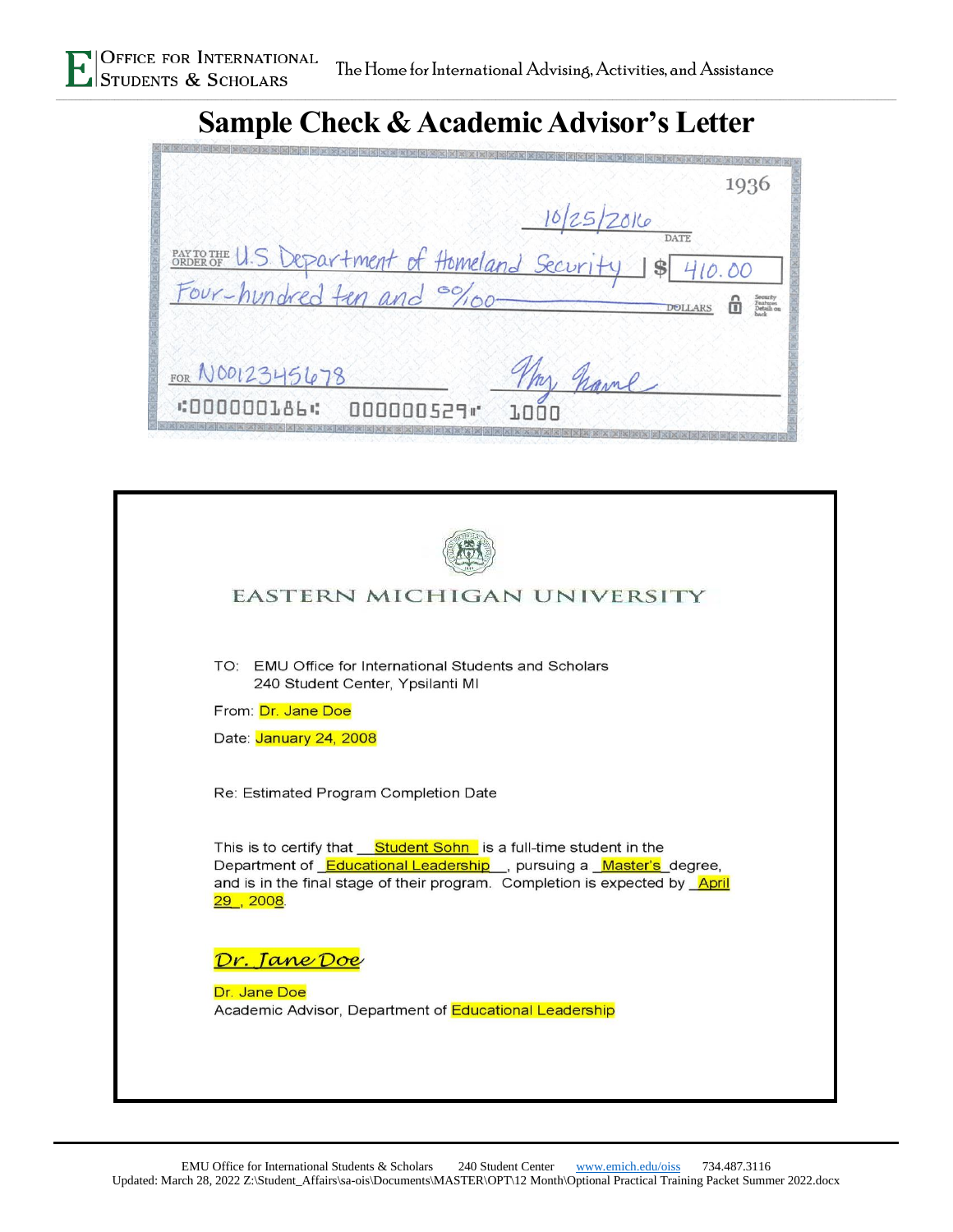

## **Initial 12-Month OPT Request Form**

| <b>Student First Name</b>                                               | <b>Student Last Name</b>               | E<br>Student E ID $#$           |
|-------------------------------------------------------------------------|----------------------------------------|---------------------------------|
| @emich.edu<br><b>Emich E-mail Address</b>                               | <b>Personal E-mail Address</b>         | (Area Code)Telephone Number     |
| <b>Student Major or Field of Study</b>                                  | Degree Level (Bachelor, Master, Ph.D.) | <b>Expected Completion Date</b> |
| Please indicate how you plan to file your OPT application (circle one): |                                        |                                 |
|                                                                         | I will file by mail                    | I will file online              |

**Optional Practical Training** is intended to provide hands-on, practical work experience that is complimentary to your academic program. An F-1 student may be eligible for **12 months OPT**, provided this practical training is **directly related to your field of study**, is **commensurate** with your educational level, and is **recommended** by your academic advisor.

### **Desired OPT start date:** \_\_\_\_\_\_\_\_\_\_\_\_\_\_\_ and **end date**:

| <b>Program End Date</b>                                                                         | Winter 2022<br>04/29/2022 | Summer 2022<br>08/15/2022 | <b>Fall 2022</b><br>12/17/2022 | Winter 2023<br>04/28/2023 |
|-------------------------------------------------------------------------------------------------|---------------------------|---------------------------|--------------------------------|---------------------------|
|                                                                                                 |                           | <b>Application</b>        |                                |                           |
| First Date for USCIS to receive application<br>(90 days before the program end date, estimated) | 01/29/2022                | 05/17/2022                | 09/18/2022                     | 01/28/2023                |
| Last Date for USCIS to receive application<br>(60 days after the program end date, estimated)   | 06/28/2022                | 10/14/2022                | 02/15/2023                     | 06/27/2023                |
|                                                                                                 |                           | <b>Employment</b>         |                                |                           |
| <b>Earliest</b> Employment Start Date                                                           | 04/30/2022                | 08/16/2022                | 12/18/2022                     | 04/29/2023                |
| Latest Employment Start Date<br>(60 days after the program end date, estimated)                 | 06/28/2022                | 10/14/2022                | 02/15/2023                     | 06/27/2023                |

In making this request I understand and agree to abide by all requirements outlined in "**While on OPT, you are still an EMU F-1 student" including (check each box after reading):**

- I will **report all changes** in my U.S. or overseas **address** in my my.emich account within 10 days of such change
- I will **provide OISS** with a **copy** of my Employment Authorization Document (**EAD**) upon receipt
- I understand that **I cannot begin working until I have my EAD card in-hand** and only during the dates in which my EAD card is valid
- I will **report** the name & address of my **employer** to OISS within 10 days of starting work

\_\_\_\_\_\_\_\_\_\_\_\_\_\_\_\_\_\_\_\_\_\_\_\_\_\_\_\_\_\_\_\_\_\_\_\_\_\_\_\_\_\_\_\_\_\_\_ \_\_\_\_\_\_\_\_\_\_\_\_\_\_\_\_\_\_\_\_\_\_\_\_\_

I know I **should have health insurance** coverage for the duration of my F1 status, including the OPT period.

**Student Signature Date**